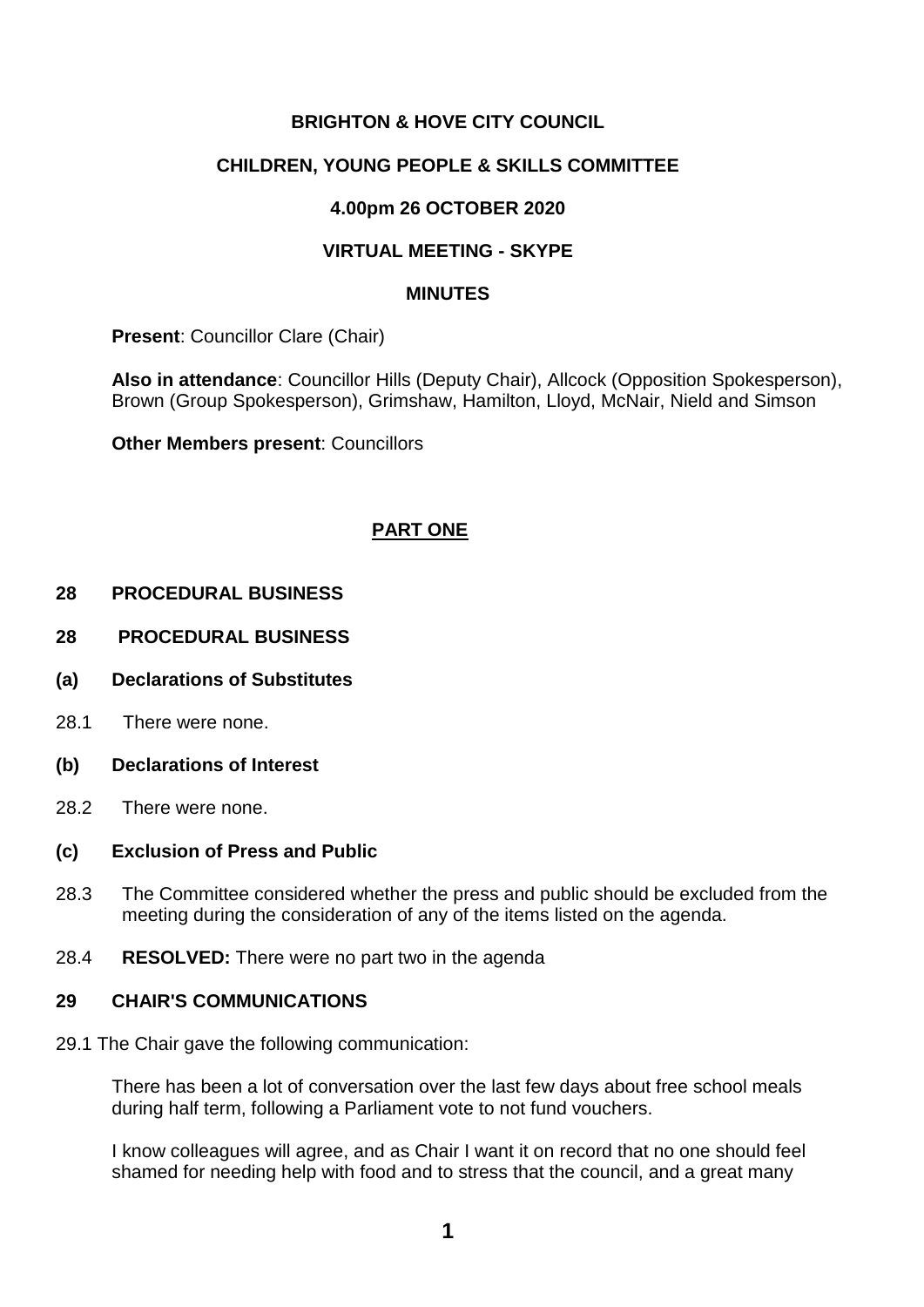businesses and volunteers in our city, are here and able to help. Food poverty is a deeply devastating and sad reality for too many families, now being exacerbated by the Covid-19 pandemic. No child should go hungry.

In Brighton and Hove we have had a strong focus on food poverty for a long time and since the early days of the pandemic have been running a food hub out of the Brighton Centre in partnership with Brighton and Hove Food Partnership. They are able to make deliveries direct to families who need it, and our schools and social work teams already do work to support families in need. These services receive direct funding from Brighton and Hove City Council and have also been in receipt of increased support throughout the pandemic as need has increased.

Anyone who needs this who is not already reached by our teams can use the information on the council website, the BH food partnership website or just calling 01273 293 117. Calls before noon will have a same day delivery of a food package.

Chomp have also run food groups during school holidays in our city for a while too, and while they can't do that so much now because restrictions surrounding the pandemic. they have raised an incredible amount of money to assist with local efforts. We have also seen many local businesses come forward to offer support and we are incredibly grateful for that. Holiday hunger is a focus of our corporate plan and we will continue to work with food partners to do all we can to alleviate this in the city.

I am grateful to councillor colleagues and know that so many of us share the disgrace that children are left to go hungry in one of the wealthiest countries in the world. While we remain hopeful that the government may bow to pressure to help children across the UK facing holiday hunger, I would be grateful if colleagues could share this information about the council's existing support services, to help reach more people.

What is important is ensuring that no child goes hungry.

### **30 PUBLIC INVOLVEMENT**

### **30 PUBLIC INVOLVEMENT**

### **30(a) Petitions**

30.1 There were no petitions.

### **30(b) Written Questions**

30.2 There were no Written Question

# **30(c) Deputations**

30.3 There were no Deputations.

### **31 MEMBER INVOLVEMENT**

31 (a) **Petitions**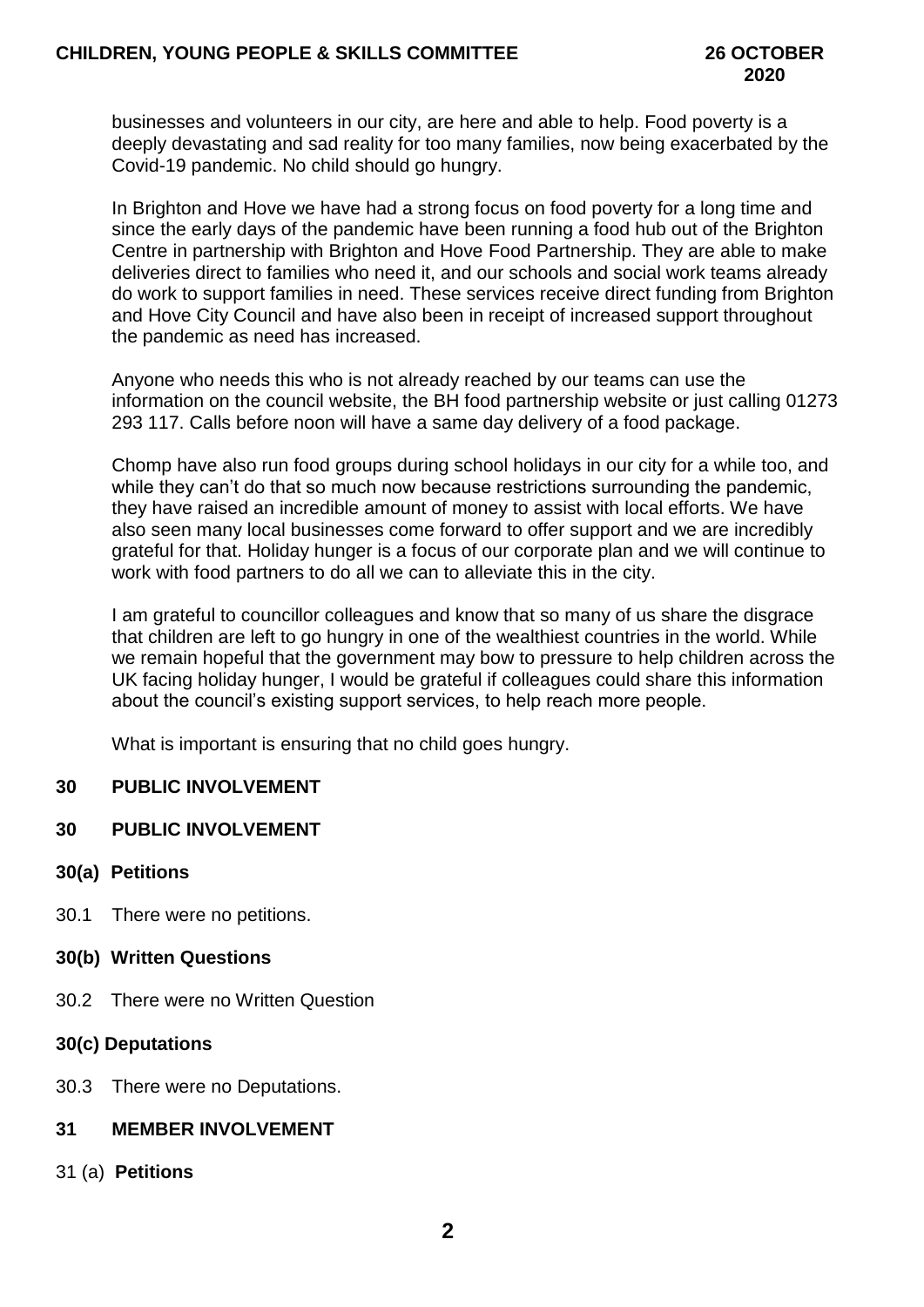- 31.1 There were none
- 31 (b) **Written Questions**
- 31.2 There were none
- 31.3 (c) **Letters**
- 31.3 There were none
- 31 (d) **Notices of Motion**
- 31.4 There were none.

#### **32 HERTFORD INFANT & NURSERY SCHOOL - FORMAL CONSULTATION ON CLOSURE OF NURSERY CLASS**

- 32.1 The Committee considered the report of the Executive Director Families Children & Learning regarding the closure of Hertford Infant and Nursery School nursery class and a change to the school's lower age range from three to four years. The report was introduced by the Childcare Strategy Manager and was accompanied by the Chair of Governors of Hertford Infant School.
- 32.2 Councillor Grimshaw noted that the Hertford Nursery School offered the weekly 15 hours of free childcare without the requirement to purchase additional sessions and asked if other local providers offered the same option. The Childcare Strategy Manager said that two local nurseries Cherry Tree Nursery and St Joseph's Nursery both offered the option to only attend for the 15 hours of free childcare.
- 32.3 Councillor Grimshaw asked how the consultation had been advertised as she was concerned that people weren't aware that it was taking place. The Childcare Strategy Manager advised that it was through the school and the Council's website, and meetings with parents had been held at the school to discuss the proposals.
- 32.4 Councillor Nield noted that due to the current pandemic it wasn't known if other nursery providers would be forced to close and asked whether it would be possible to re-open Hertford Nursery in the future if it was needed. The Childcare Strategy Manager said it could and the current process would be undertaken but in reverse.
- 32.5 Councillor McNair asked if closing Hertford Nursery would benefit the other nearby nursery schools. The Childcare Strategy Manager said that it might, but parents didn't always choose a nursery close to their home, as other issues such as place of work or location of other family members impacted on their choice.
- 32.6 Councillor Hills noted that the Statutory Notice would be advertised in the Brighton & Hove Independent newspaper but understood that the paper was not currently being published and was concerned that people would not be aware of the matter and therefore not take part in the consultation. The Childcare Strategy Manager said that